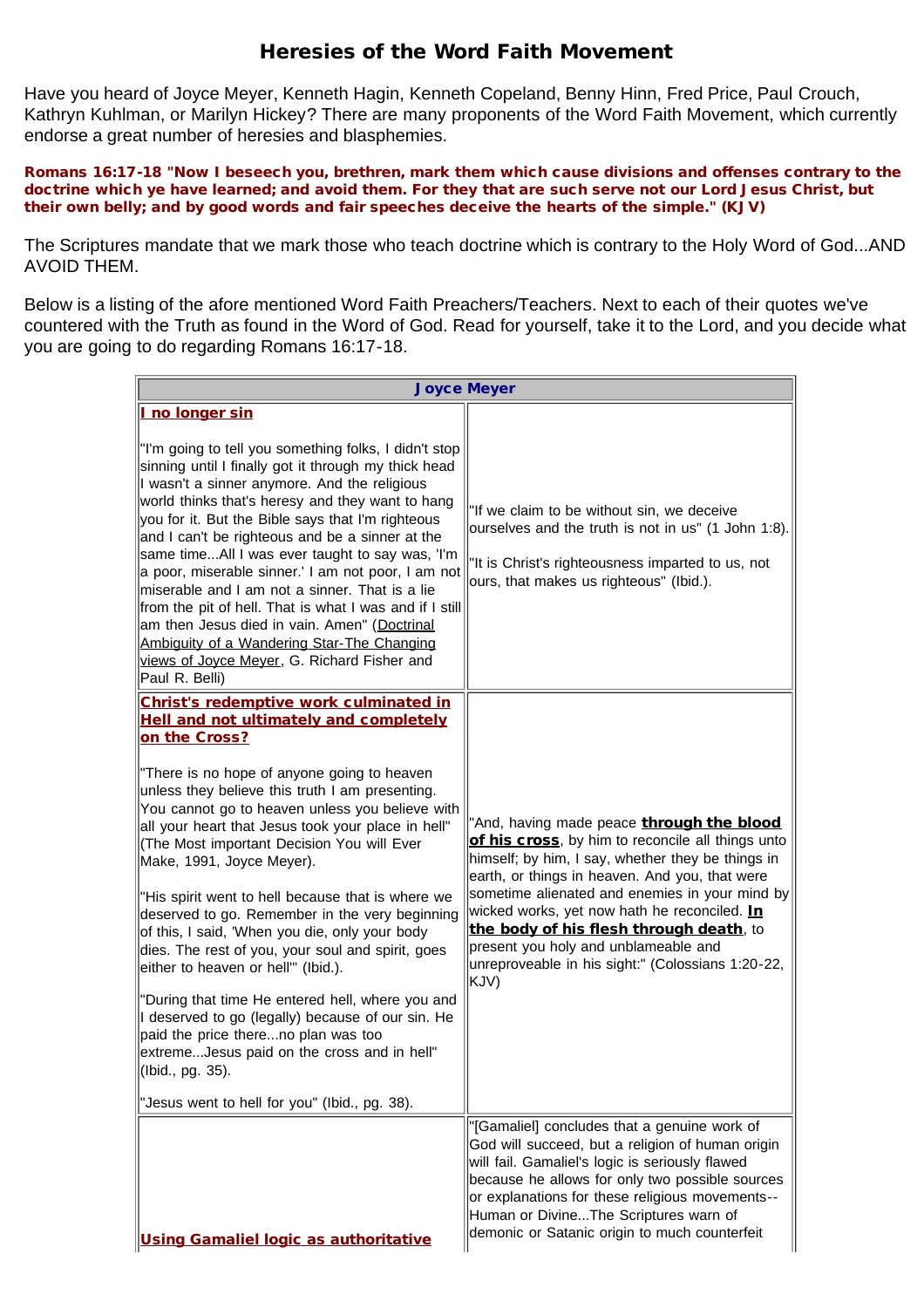| "It amazes me, and not only does it amaze me, it<br>aggravates me. These people who think they've<br>got a ministry of exposing what's wrong with<br>everybody elseWhy is it that people think that<br>it's their call to go around and find out what's<br>wrong with everybody else and print it? Do you<br>know when people were try to stop Jesus, finally<br>some very wise man said, 'Why don't you just<br>leave us alone? If it's of God, you're not gonna<br>stop it. And if it's not God, it won't last too long<br>anyway.' Hallelujah! I mean, that's just the way I<br>feel about it" ("Like a Mighty Wind", Joyce Meyer) | religious belief and even miraculous phenomena.<br>Using Gamaliel's logic, we would have to<br>conclude that religions such as Islam, Buddhism,<br>Hinduism, and modern cults such as the<br>Mormons, Baha'i and the Jehovah's Witnesses<br>are all inspired by God because they have not<br>'failed.'Gamaliel is not a model of godly wisdom<br>that Christians should emulate. His counsel, both<br>in terms of what he advised the Sanhedrin to do<br>and believe, was seriously flawed and most likely<br>inspired by Satan" (Banner Ministries Mainstream<br>Newsletter, Spring 1995, pg. 10)<br>Romans 16:17-18 "Now I beseech you,<br>brethren, mark them which cause divisions and<br>offenses contrary to the doctrine which ye have<br>learned; and avoid them. For they that are such<br>serve not our Lord Jesus Christ, but their own<br>belly; and by good words and fair speeches<br>deceive the hearts of the simple." (KJV) |
|---------------------------------------------------------------------------------------------------------------------------------------------------------------------------------------------------------------------------------------------------------------------------------------------------------------------------------------------------------------------------------------------------------------------------------------------------------------------------------------------------------------------------------------------------------------------------------------------------------------------------------------|----------------------------------------------------------------------------------------------------------------------------------------------------------------------------------------------------------------------------------------------------------------------------------------------------------------------------------------------------------------------------------------------------------------------------------------------------------------------------------------------------------------------------------------------------------------------------------------------------------------------------------------------------------------------------------------------------------------------------------------------------------------------------------------------------------------------------------------------------------------------------------------------------------------------------------------------|
| <b>Blab it and Grab it</b><br>"Remember then, that the Word of God is both<br>spirit and life, use wisdom and begin speaking<br>life to your situation" (The Name, the Word, The<br>Blood, Joyce Meyer, pg. 38).                                                                                                                                                                                                                                                                                                                                                                                                                      | " Word-Faith teachers advocate that through<br>speaking and positive affirmations we can create<br>our own reality. They usually refer to Genesis 1<br>and show that God spoke the world into<br>existence and extrapolate that we, too, can speak<br>creative words and can speak reality into<br>existence. The fact that the premise breaks down<br>because we are not God, does not deter<br>Meyer" (Doctrinal Ambiguity of a Wandering                                                                                                                                                                                                                                                                                                                                                                                                                                                                                                  |
| "Words are containers for power" (Ibid., pg. 37)                                                                                                                                                                                                                                                                                                                                                                                                                                                                                                                                                                                      | Star-The Changing views of Joyce Meyer, G.<br>Richard Fisher and Paul R. Belli)                                                                                                                                                                                                                                                                                                                                                                                                                                                                                                                                                                                                                                                                                                                                                                                                                                                              |

## Kenneth Hagin

| <b>Suggestive, Hypnotic Healing Methods</b>                                                                                                                                                                                                                                                                                                                                                                                                                                                                                                                                                                                                                                                                                                                                                                                                                                                                                                                                                                                                                                                                                     |                                                                                                                                                                                                                                                                                                                                                                                                                                                                                                                                                                                                                                                                                                                                                                                                                                                                                                                                                                      |
|---------------------------------------------------------------------------------------------------------------------------------------------------------------------------------------------------------------------------------------------------------------------------------------------------------------------------------------------------------------------------------------------------------------------------------------------------------------------------------------------------------------------------------------------------------------------------------------------------------------------------------------------------------------------------------------------------------------------------------------------------------------------------------------------------------------------------------------------------------------------------------------------------------------------------------------------------------------------------------------------------------------------------------------------------------------------------------------------------------------------------------|----------------------------------------------------------------------------------------------------------------------------------------------------------------------------------------------------------------------------------------------------------------------------------------------------------------------------------------------------------------------------------------------------------------------------------------------------------------------------------------------------------------------------------------------------------------------------------------------------------------------------------------------------------------------------------------------------------------------------------------------------------------------------------------------------------------------------------------------------------------------------------------------------------------------------------------------------------------------|
| "The Lord said to me, 'This is the primary way<br>you are to minister, with the healing anointing.<br>However, the healing anointing will not<br>work unless you tell the people exactly<br>what I told you. That is, you tell the people<br>exactly what I told you. Tell them that you saw<br>me. Tell them that I spoke to you. Tell them that I<br>laid the finger of my right hand in the palm of<br>each of your hands.' Then Jesus smiled and<br>added, 'The anointing is not in your feet-I did not<br>tell you to lay your feet on anybody. The<br>anointing is not in your head-I did not tell you to<br>lay your head on anybody. It is in your hands.<br>Tell the people that I told you to tell them that if<br>they belief that-that is, you are anointed-and will<br>receive that anointing, that power will flow from<br>your hands into their bodies, and it will drive out<br>their sickness or their disease, and it will affect a<br>healing and a cure in them' (The Toronto<br>Blessing, Slaying in the Spirit-The Telling<br>Wonder, Nader Mikhaeil, Southwood Press Pty<br>Limited, Australia, pg. 175) | "This kind of talk-'Tell people that I appeared to<br>you, that I spoke to you, that I laid the finger of<br>my right hand in your palm'-is designed to<br>increase, and to heighten the expectation of the<br>sick person who will be more susceptible to the<br>suggestion of Hagin. Such techniques are<br>essential to any hypnotic process. Hypnotists<br>differentiate between what they call intimate<br>conviction, and good intention of their subject. It<br>is this intimate conviction that is needed to obtain<br>better results. This manner of speaking-'tell<br>themtell them'-is designed to achieve this<br>lintimate conviction.<br>When the apostle Peter met the paralyzed man<br>at the beautiful gate of the temple, he did not<br>give him a lengthy pep talk to heighten his<br>expectations of a miraclePeter simply said: "In<br>the name of Jesus Christ of Nazareth, rise up<br>and walk.' AND THE MAN WALKED" (Ibid., pp.<br>175-176)! |
| Jesus Christ's Healings are not forever?                                                                                                                                                                                                                                                                                                                                                                                                                                                                                                                                                                                                                                                                                                                                                                                                                                                                                                                                                                                                                                                                                        | "The Bible, the Word of God, is the Word of                                                                                                                                                                                                                                                                                                                                                                                                                                                                                                                                                                                                                                                                                                                                                                                                                                                                                                                          |
| "During the great healing revival, evangelists<br>would hold short meetings, and I'd come along                                                                                                                                                                                                                                                                                                                                                                                                                                                                                                                                                                                                                                                                                                                                                                                                                                                                                                                                                                                                                                 | Truth. The Bible did not omit any aspect of truth<br>that we ought to have known. Had there been                                                                                                                                                                                                                                                                                                                                                                                                                                                                                                                                                                                                                                                                                                                                                                                                                                                                     |
| behind them with longer meetings. By the time I<br>got there, I often found people who had been                                                                                                                                                                                                                                                                                                                                                                                                                                                                                                                                                                                                                                                                                                                                                                                                                                                                                                                                                                                                                                 | any relapsed healings during the ministry of the<br>Lord Jesus, or even during that of one of the Old                                                                                                                                                                                                                                                                                                                                                                                                                                                                                                                                                                                                                                                                                                                                                                                                                                                                |
| healed in those meetings already had lost their                                                                                                                                                                                                                                                                                                                                                                                                                                                                                                                                                                                                                                                                                                                                                                                                                                                                                                                                                                                                                                                                                 | Testament prophets and had the Bible not given                                                                                                                                                                                                                                                                                                                                                                                                                                                                                                                                                                                                                                                                                                                                                                                                                                                                                                                       |
| healing. That happened in my meetings tooThat<br>is why I changed my ministry and did more                                                                                                                                                                                                                                                                                                                                                                                                                                                                                                                                                                                                                                                                                                                                                                                                                                                                                                                                                                                                                                      | an account of it, the Bible would be charged with<br>hiding the truth, for half truth is not truth at                                                                                                                                                                                                                                                                                                                                                                                                                                                                                                                                                                                                                                                                                                                                                                                                                                                                |
| teaching. Yes, I could advertise my vision, fill up                                                                                                                                                                                                                                                                                                                                                                                                                                                                                                                                                                                                                                                                                                                                                                                                                                                                                                                                                                                                                                                                             | allBut there are no relapsed healings in the                                                                                                                                                                                                                                                                                                                                                                                                                                                                                                                                                                                                                                                                                                                                                                                                                                                                                                                         |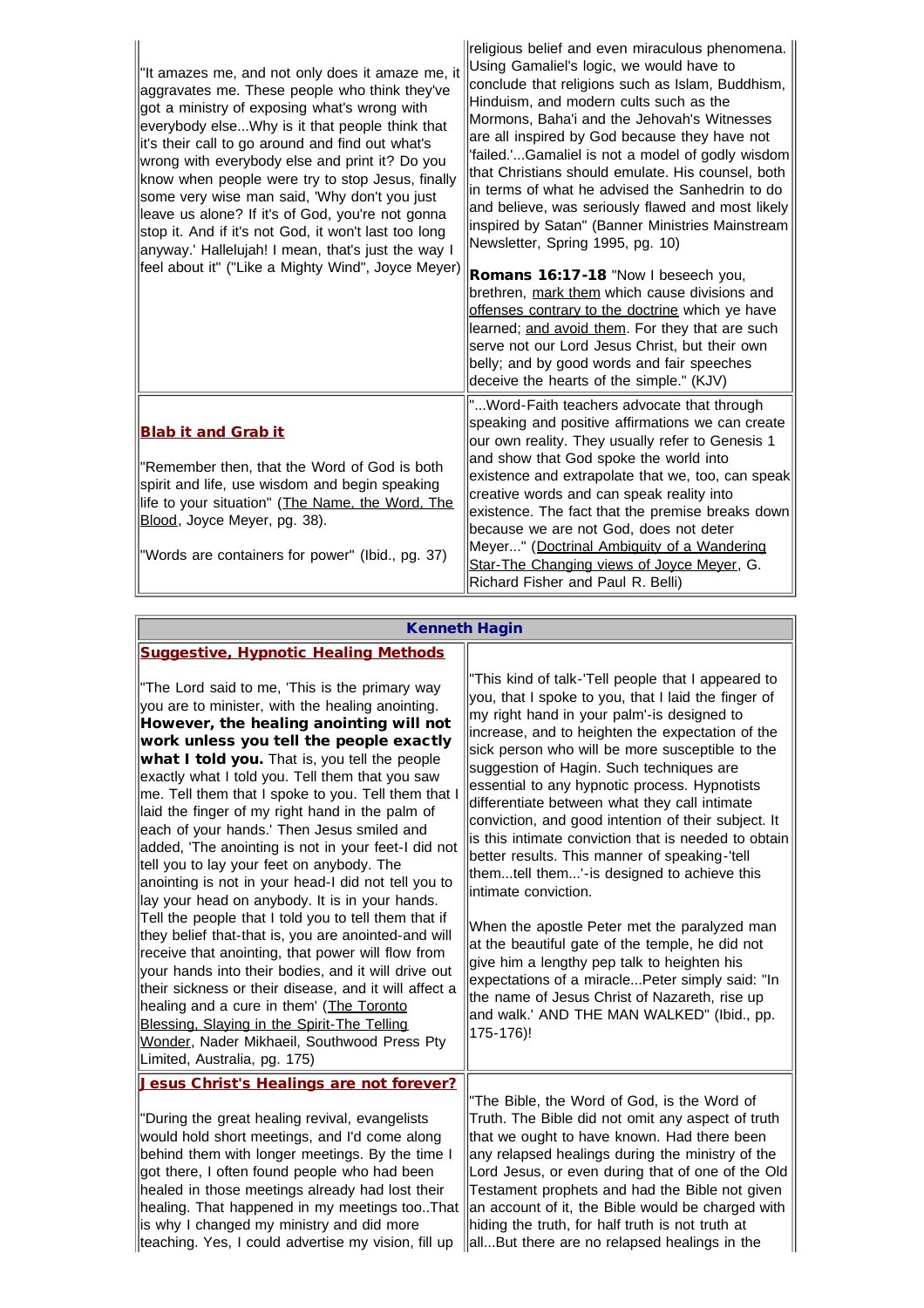| an auditorium, and get many people healed- <b>but</b><br>they wouldn't keep their healing" (lbid.,<br>lpg. 176)                                                                                                                                                                                                                                                                                                                                                                                                                                                                                                                                                                                                                     | Word of God. A relapse is not the mark of the<br>hand of God" (Ibid., pp. 176-177).                                                                                                                                                                                                                                                                                                                                                                                                                                                                                                                                                                                                                                                                                                                                                                                           |
|-------------------------------------------------------------------------------------------------------------------------------------------------------------------------------------------------------------------------------------------------------------------------------------------------------------------------------------------------------------------------------------------------------------------------------------------------------------------------------------------------------------------------------------------------------------------------------------------------------------------------------------------------------------------------------------------------------------------------------------|-------------------------------------------------------------------------------------------------------------------------------------------------------------------------------------------------------------------------------------------------------------------------------------------------------------------------------------------------------------------------------------------------------------------------------------------------------------------------------------------------------------------------------------------------------------------------------------------------------------------------------------------------------------------------------------------------------------------------------------------------------------------------------------------------------------------------------------------------------------------------------|
| <b>Twisting the Scriptures regarding</b><br><b>Healing</b>                                                                                                                                                                                                                                                                                                                                                                                                                                                                                                                                                                                                                                                                          |                                                                                                                                                                                                                                                                                                                                                                                                                                                                                                                                                                                                                                                                                                                                                                                                                                                                               |
| "Hagin describes one incident in which he was<br>visiting one of his church members. This man<br>had been healed some nine months before from<br>back pain which he had suffered for twenty-five<br>years. Hagin noticed that the back pain had<br>returned and the man seemed even worse than<br>before. Hagin wanted to convince the man that<br>the Lord had actually healed him. But the man<br>said, 'I'll tell you what I believe: I believe if God                                                                                                                                                                                                                                                                           | "The word 'hold' refers to the teaching they have<br>received, not to healing. For some in the church<br>in Pergamum were holding the doctrine of<br>Balaam, and the Nicolaitans. In the church in<br>Thyatira there was a false prophetess who was<br>introducing seductive teachings. The Lord was<br>warning the church not to listen to her but to hold<br>fast to the true teaching, not to hold fast to a<br>healing.                                                                                                                                                                                                                                                                                                                                                                                                                                                   |
| ever does anything, it's done. If God ever heals<br>anybody, they're healed forever.' Hagin said, 'You<br>mean if a fellow ever gets healed, then he's<br>always healed?' Yeah', the man replied. Hagin<br>replied, 'Well, isn't that something? Jesus did not<br>know that. He didn't know you couldn't lose your<br>healing or the blessings of God. When He<br>appeared in a vision to John on the Isle of<br>Patmos and gave him a message for one of the<br>churches in Asia Minor he told them to 'hold<br>fast' to what they had. Why hold fast to<br>it if you can't lose it?Hagin then stood<br>there teaching that man for over an hour"<br>(Ibid., pp. 177-178).                                                         | What a degrading of the power of God! Can you<br>imagine any of the blind men Jesus healed<br>becoming blind again? What a "laugh" that would<br>be. The high priests and the Jewish leaders<br>would have found enough cause to kill the Lord<br>Jesus for being a magician or wizard. However,<br>they could not find one reason to kill him, except<br>in their claim that he blasphemed by saying that<br>He was the Son of God. If there was one healing<br>that relapsed that would have been strong<br>evidence that Jesus was a false healer, a<br>trickster" (Ibid., pg. 178).                                                                                                                                                                                                                                                                                       |
| <b>Prayer is 'Negative Confession'?</b><br>"Many times you lose by praying! You lose<br>by turning in your prayer requests. That might<br>startle you, but what you are doing is confessing,<br>I don't have it" (Ibid., pg. 180).                                                                                                                                                                                                                                                                                                                                                                                                                                                                                                  | "Does this not fly in the face of what the Bible<br>plainly teaches?  What of Paul, who exhorted<br>his readers to, 'pray without ceasing, in<br>everything give thanks; for this is the will of God<br>in Christ Jesus for you .' (1 Thess. 5:17-18)Or<br>what then of James, who said that 'The effective,<br>fervent prayer of a righteous man avails much.'<br>(James 5:16)John encourages us by saying:<br>'And if we know that he hears us, whatever we<br>ask, we know that we have the petitions that we<br>have asked of Him.' (1 John 5:15)" (Ibid., pp.<br>180-181).                                                                                                                                                                                                                                                                                               |
| <b>Handkerchiefs impart Spiritual Rebirth?</b><br>"Hagin recorded a very telling story about the<br>source of the manifestations brought by his<br>hands. A mother came to him, asking him to his<br>hands on a handkerchief. The mother the<br>traveled 300 miles to a hospital where her<br>daughter lay unconscious. The doctors were<br>planning to remove a tumor from the daughter,<br>who was also diabetic. The mother went to where<br>her daughter lay and 'under the oxygen tent, laid<br>the handkerchief on her daughter's chest. The<br>minute it touched her, she revived. She<br>was healed, born again, filled with the<br>Holy Spirit and began to speak in<br>tongues, all in one application" (Ibid., pg. 188). | "Hagin tells us that this daughter was healed,<br>born again, filled with the Holy Spirit and spoke<br>in tongues as soon as his handkerchief was<br>placed on her chest. We have no difficulty<br>believing that the daughter could be healed<br>because of the handkerchief. But how could she<br>be born again? Believing comes by hearing the<br>word of God and believing it, not by touching a<br>handkerchief. In Romans 10:17 Paul says, 'So<br>then faith comes by hearing, and hearing by the<br>word of God.'The healing did not make her a<br>child of God. Hagin had to say that this daughter<br>was born again. How could an unbeliever speak<br>in tongues? If an unbeliever can speak in<br>tongues these tongues cannot be from God.<br>Hagin was forced to state that the daughter was<br>born againwhich is completely unscriptural"<br>(Ibid., pg. 189). |

| <b>Kenneth Copeland</b>                      |                                                                                                    |
|----------------------------------------------|----------------------------------------------------------------------------------------------------|
|                                              | Womerous passages in God's Word attest that<br>lour sins have been dealt with 'through the         |
| <u>Jesus died Spiritually? (JDS)</u>         | sacrifice of the body of Jesus Christ once for all'                                                |
| The righteousness of God was made to be sin. | Hebrews 10:10; cf. Romans 7:4; Colossians<br>$\ 1:22$ ; 1 Peter 2:24; 3:18; 4:1). This poses three |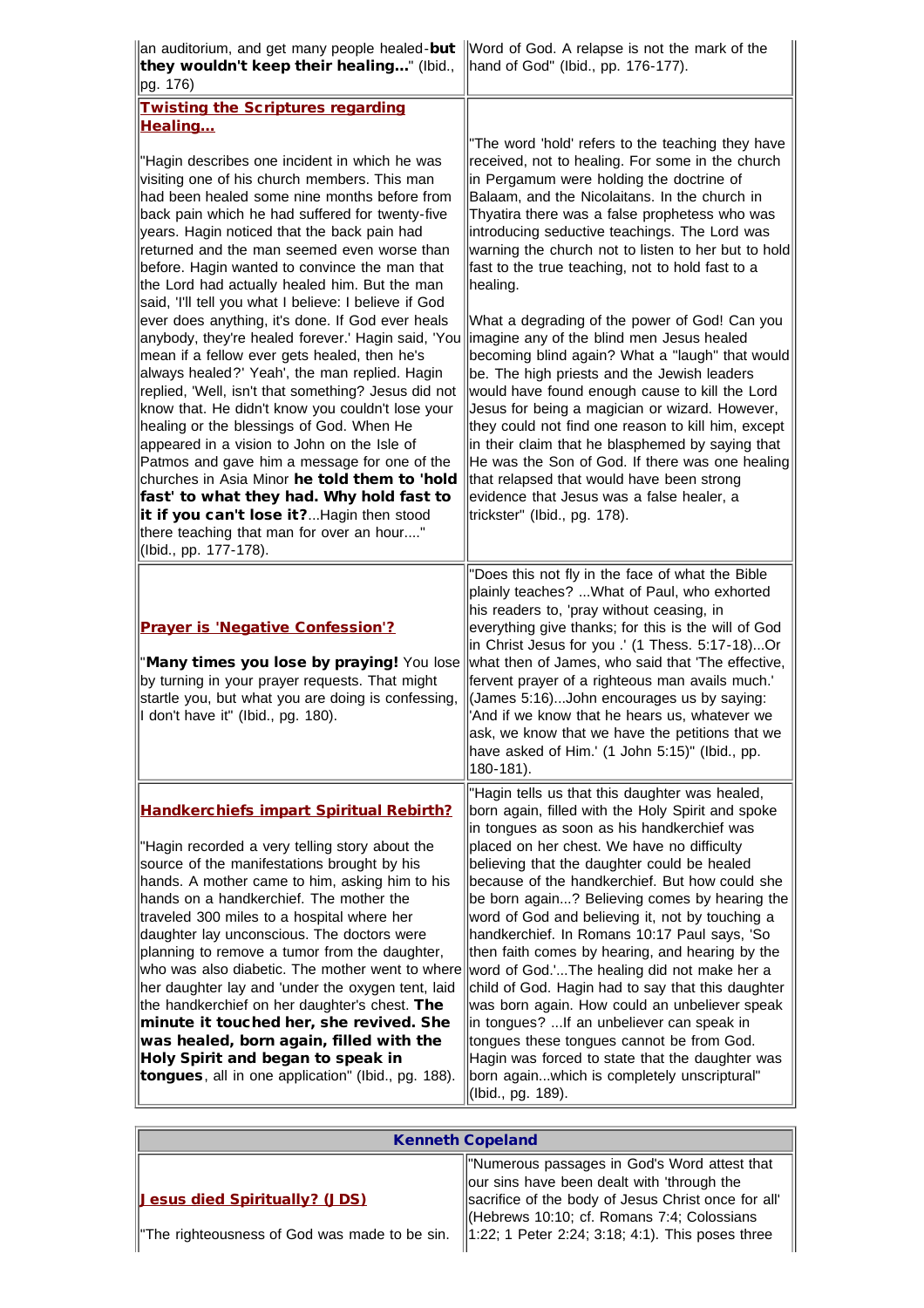| He accepted the sin nature of Satan in His own<br>spirit. And at the moment that He did so, He<br>cried, 'My God, My God, why hast thou forsaken<br>Me?' You don't know what happened at the<br>cross. Why do you think Moses, upon instruction<br>of God, raised the serpent upon that pole instead<br>of a lamb? That used to bug me. I said, "Why in<br>the world would you want to put a snake up<br>there-the sign of Satan? Why didn't you put a<br>lamb on the pole?' And the Lord said, 'Because<br>it was a sign of Satan that was hanging on the<br>cross.' He said, 'I accepted, in My own<br>spirit, spiritual death; and the light was<br>turned off." (Christianity in Crisis, Hank<br>Hanegraaff, Harvest House, Oregon, pp. 157-<br> 158).                                           | difficult questions for the Faith teachers' view of<br>the atonement. First, why is there no explicit<br>mention of Christ's alleged "spiritual" death, while<br>the Bible is replete with details on the fact and<br>significance of His physical death-especially if it<br>was His spiritual death that did away with the<br>curse? Second, why does the Bible place so<br>much emphasis on Christ's physical death-to the<br>exclusion of His alleged spiritual death-if His<br>physical death was not the factor that eradicated<br>sin? Third, why is it that Christ Himself told us to<br>remember the sacrifice He made with His body<br>and blood (both of which are essentially physical),<br>while saying nothing about any spiritual sacrifice<br>(cf. Luke 22:19,20; 1 Corinthians 11:24-26)? All<br>the biblical evidence indicates that Jesus never<br>died spiritually and that His physical death paid<br>the price for humanity's sin" (Ibid, pp. 161-162). |
|------------------------------------------------------------------------------------------------------------------------------------------------------------------------------------------------------------------------------------------------------------------------------------------------------------------------------------------------------------------------------------------------------------------------------------------------------------------------------------------------------------------------------------------------------------------------------------------------------------------------------------------------------------------------------------------------------------------------------------------------------------------------------------------------------|------------------------------------------------------------------------------------------------------------------------------------------------------------------------------------------------------------------------------------------------------------------------------------------------------------------------------------------------------------------------------------------------------------------------------------------------------------------------------------------------------------------------------------------------------------------------------------------------------------------------------------------------------------------------------------------------------------------------------------------------------------------------------------------------------------------------------------------------------------------------------------------------------------------------------------------------------------------------------|
| Anybody could do what Jesus did on the<br><b>Cross?</b><br>Jesus had to go through that same spiritual death reconciled, we shall be saved by his life. (KJV)<br>in order to pay the price. It wasn't the<br>physical death on the cross that paid<br>the price for sin. Because if it had of been<br>any prophet of God that had died for the last<br>couple of thousand of years before that could<br>have paid that price. It wasn't physical death.<br>Anybody could do that." ("What Satan saw<br>on the day of Pentecost" tape #02-0022)                                                                                                                                                                                                                                                       | Romans 5:9-10 - Much more then, being now<br>justified by his blood, we shall be saved from<br>wrath through him. For if, when we were<br>enemies, we were reconciled to God by the<br>death of his Son, much more, being<br>Revelation 1:5 - And from Jesus Christ, who is<br>the faithful witness, and the first begotten of the<br>dead, and the prince of the kings of the earth.<br>Unto him that loved us, and washed us from<br>our sins in his own blood, (KJV)<br>If Kenneth Copeland really believes this,<br>he is lost in his sins and cannot be a<br>born-again Christian.                                                                                                                                                                                                                                                                                                                                                                                      |
| We are gods? Shirley McClaine<br><b>Teachings?</b><br>"He is a spirit. And Jesus said the time will come<br>and time now is that they that worship him<br>worship him, in spirit and in truth. And he<br>imparted in you when you were born<br>againPeter said it just as plain, he said we are<br>partakers of the <i>divine nature</i> . That nature is life<br>eternal in absolute perfection. And that was<br>imparted, injected into your spirit man and you<br>have that imparted into you by God just as same<br>as you imparted into your child the nature of<br>humanity. That child wasn't born a whaleborn a<br>human. Isn't that true? Well now you don't have<br>a human, do you? No, you are one. You don't<br>have a god in you, you are one" ("The Force<br>of Love", tape #02-0028) | Genesis 3:4-5 - And the serpent said unto<br>the woman, Ye shall not surely die: For God doth<br>know that in the day ye eat thereof, then your<br>eyes shall be opened, and ye shall be as<br>gods, knowing good and evil. (KJV)<br>Isaiah 14:12-14 - How art thou fallen from<br>heaven, O Lucifer, son of the morning! how art<br>thou cut down to the ground, which didst weaken<br>the nations! For thou hast said in thine<br>heart, I will ascend into heaven, I will exalt my<br>throne above the stars of God: I will sit also upon<br>the mount of the congregation, in the sides of the<br>north: I will ascend above the heights of the<br>clouds; I will be like the most High. (KJV)                                                                                                                                                                                                                                                                           |
| Copeland says that he's the Christ?<br>"He am healing. He am deliverance. He am<br>financial prosperity, mental prosperity, physical<br>prosperity, family prosperity. It's terrible grammar,<br>but you understand what I'm saying. I'm saying it<br>to effect my mind. He am whatever He hath to<br>be. Because he said he'd meet my needs<br>according to his riches in glory by Christ Jesus<br>and I'm walking around saying, 'Yes my needs<br>are met according to his riches in glory by Christ<br>Jesus. Glory to God. I'm cousin and kin to the<br>need maker. I'm cousin and kin to the need<br>meeter. I'm cousin and kin to the I AM.<br>Hallelujah. [applause] And I say this with all                                                                                                  | Matthew 24:4-5 - And Jesus answered and said<br>unto them, Take heed that no man deceive you.<br>For many shall come in my name,<br>saying, I am Christ; and shall deceive<br>many. (KJV)                                                                                                                                                                                                                                                                                                                                                                                                                                                                                                                                                                                                                                                                                                                                                                                    |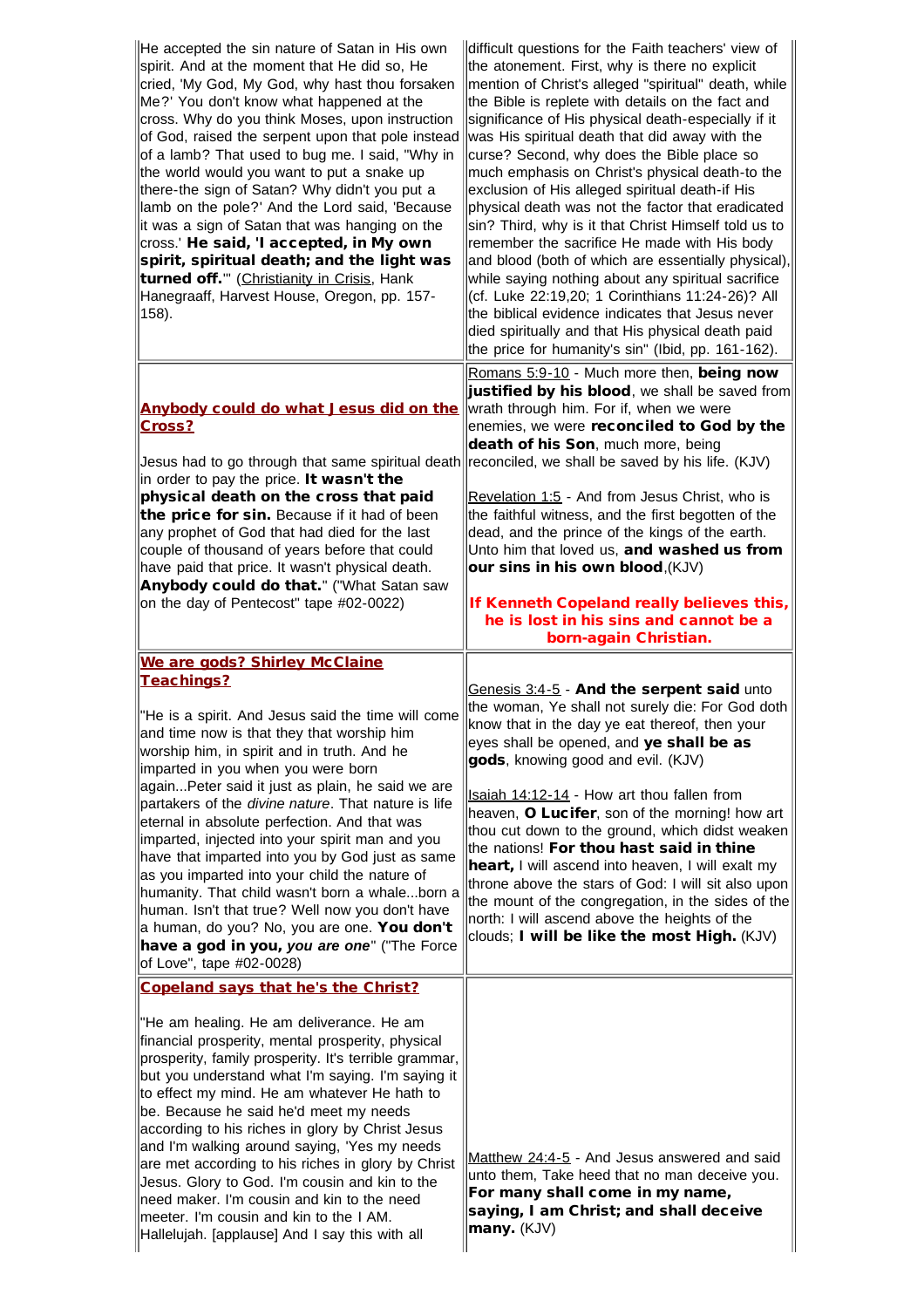respect so that it don't upset you too bad. But I say it anyway. When I read in the Bible where he says "I AM" I just smile and say, "I AM too." [applause] ("Believers Voice of Victory" broadcast, TBN 7/9/87).

|                                                                                                                                                                                                                                                                                                                                                                                                                                                                                                                                     | <b>Paul Crouch</b>                                                                                                                                                                                                                                                                                                                                                                                                                                                                                                                                                                                                                                                                                 |
|-------------------------------------------------------------------------------------------------------------------------------------------------------------------------------------------------------------------------------------------------------------------------------------------------------------------------------------------------------------------------------------------------------------------------------------------------------------------------------------------------------------------------------------|----------------------------------------------------------------------------------------------------------------------------------------------------------------------------------------------------------------------------------------------------------------------------------------------------------------------------------------------------------------------------------------------------------------------------------------------------------------------------------------------------------------------------------------------------------------------------------------------------------------------------------------------------------------------------------------------------|
| Paul Crouch is a god?<br>"Do you know what else that has settled then<br>tonight? This hue and cry and controversy that<br>has been spawned by the devil to try and bring<br>dissension within the Body of Christ. That we are<br>gods. I am a little god. I have his name. I'm<br>one with him. I'm in covenant relationship. I am a<br>little god. (Kenneth Copeland: "You are<br>anything that he is.") Yes." ("Praise the<br>Lord" TBN, recorded 07/07/86).                                                                     | Genesis 3:4-5 - And the serpent said unto<br>the woman, Ye shall not surely die: For God doth<br>know that in the day ye eat thereof, then your<br>eyes shall be opened, and ye shall be as<br>gods, knowing good and evil. (KJV)<br>Isaiah 14:12-14 - How art thou fallen from<br>heaven, O Lucifer, son of the morning! how art<br>thou cut down to the ground, which didst weaken<br>the nations! For thou hast said in thine<br>heart, I will ascend into heaven, I will exalt my<br>throne above the stars of God: I will sit also upon<br>the mount of the congregation, in the sides of the<br>north: I will ascend above the heights of the<br>clouds; I will be like the most High. (KJV) |
| In meekness instructing those<br>"I want to say to all you scribes, Pharisees,<br>heresy hunters, all of you that are going around<br>picking little bits of doctrinal error out of<br>everybody's eyes and dividing the body of Christ<br>and arguing over splinters and doctrinal hairs<br>and dissipating and wasting all of our time when<br>the world is all going to hell. I say "Get out of<br>God's way! Quit blocking God's bridges! Or<br>God's gonna shoot you if I don't" ("Praise-<br>a-thon" TBN, recorded 04/02/91). | 2 Timothy 2:24-25 - And the servant of the Lord<br>must not strive; but be gentle unto all men,<br>apt to teach, patient, <b>In meekness</b><br>instructing those that oppose<br>themselves; if God peradventure will give them<br>repentance to the acknowledging of the truth;<br>(KJV)<br>Titus 3:1-2 - Put them in mind to be subject to<br>principalities and powers, to obey magistrates, to<br>be ready to every good work, To speak evil of<br>no man, to be no brawlers, but gentle,<br>shewing all meekness unto all men.<br>(KJV)                                                                                                                                                       |
| Doctrine is not important?<br>"I refuse to argue any longer with any of you out<br>there. Don't even call in if you want to<br>argue doctrine. If you want to straighten<br>somebody out over here. If you want to<br>criticize Ken Copeland for his preaching on<br>faith or Dad Hagen. Get out of my life. I don't<br>want to even talk to you or hear you. I don't<br>want to see your ugly face. Get out of<br>my face in Jesus' name" ("Praise-a-thon"<br>TBN, recorded 04/02/91).                                             | 2 Timothy 4:3-4 - For the time will come<br>when they will not endure sound<br>doctrine; but after their own lusts shall they<br>heap to themselves teachers, having itching ears;<br>And they shall turn away their ears from the<br>truth, and shall be turned unto fables. (KJV)                                                                                                                                                                                                                                                                                                                                                                                                                |

|                                                                                                                                                                                                                                                                                                                                                                                                         | <b>Fred Price</b>                                                                                                                                                                                                                                          |
|---------------------------------------------------------------------------------------------------------------------------------------------------------------------------------------------------------------------------------------------------------------------------------------------------------------------------------------------------------------------------------------------------------|------------------------------------------------------------------------------------------------------------------------------------------------------------------------------------------------------------------------------------------------------------|
| <b>God has displeasure in the poor?</b><br>  "Yeah, God has pleasure in the prosperity. So<br>he must have displeasure in the poverty.<br>So if he does, then poverty couldn't be from God.<br>Yeah, but Brother Price, but God allows it. God<br>lets it happen. You're right, he does. He does,<br>  because you do. He can't do anything about it"<br>II" Ever Increasing Faith" recorded 11/16/90). | James 2:5 - Listen, my dear brothers: Has not<br>God chosen those who are poor in the<br>eyes of the world to be rich in faith and to<br>inherit the kingdom he promised those who love<br>him? (NIV)                                                      |
| <b>Following Jesus' steps is driving a Rolls</b><br>Royce?<br>The whole point is I'm trying to get you to see to<br>get you out of this malaise of thinking that Jesus<br>and the disciples were poor and then relating                                                                                                                                                                                 | Philippians 2:4-8 - Look not every man on his<br>own things, but every man also on the things of<br>others. Let this mind be in you, which was also<br>in Christ Jesus: Who, being in the form of God,<br>thought it not robbery to be equal with God: But |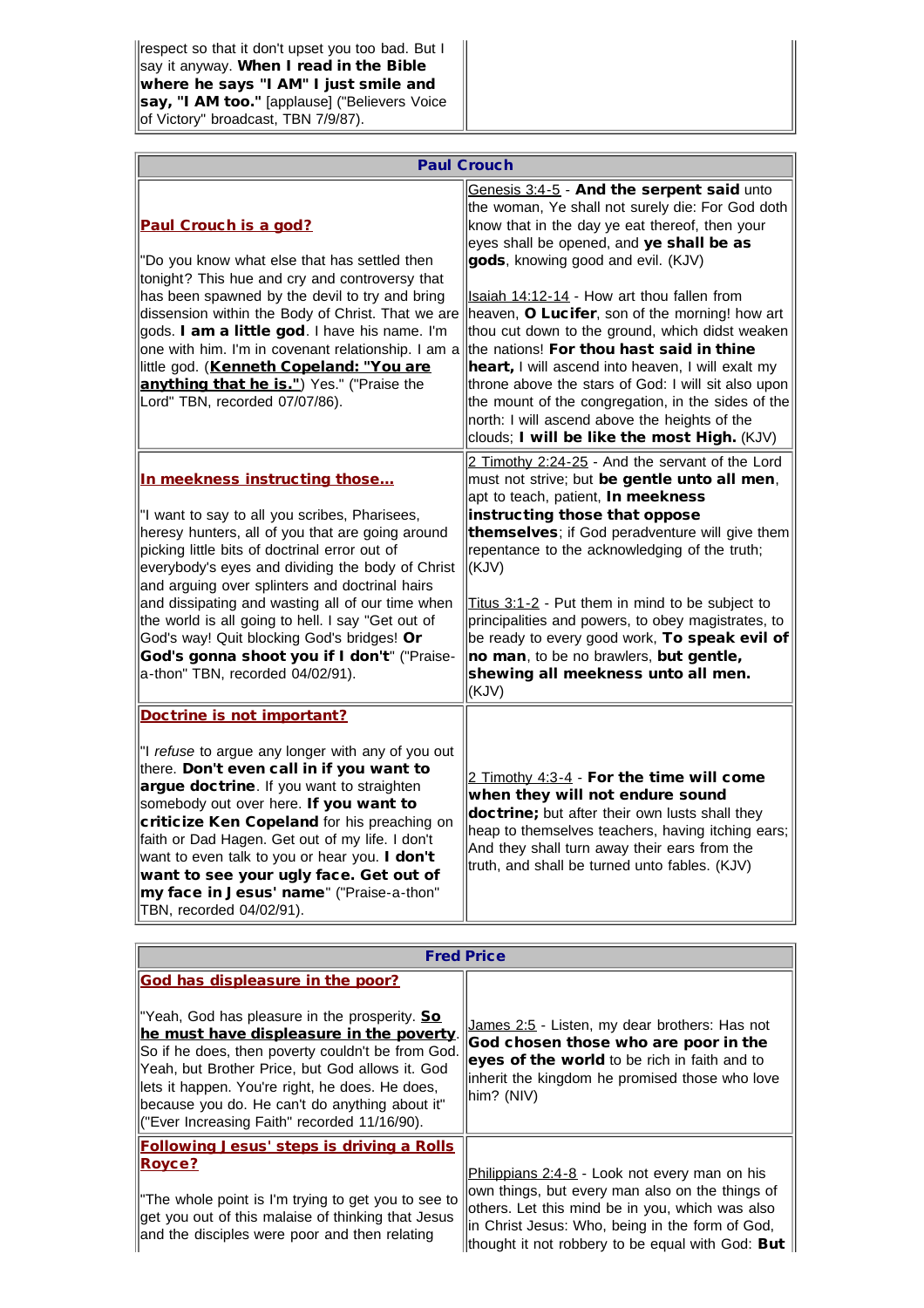| that to you thinking that you as a child of God<br>have to follow Jesus. The Bible says that he has<br>left us an example that we should follow his<br>steps. That's the reason why I drive a<br>Rolls Royce. I'm following Jesus' steps"<br>[Amen, All Right from congregation] ("Ever<br>Increasing Faith" recorded 12/09/90, tape<br>$HCRA2$ ).                                                                                                                                                                                                                    | made himself of no reputation, and took<br>upon him the form of a servant, and was<br>made in the likeness of men: And being found in<br>fashion as a man, he humbled himself, and<br>became obedient unto death, even the death of<br>the cross. (KJV)                                                                                                                                 |
|-----------------------------------------------------------------------------------------------------------------------------------------------------------------------------------------------------------------------------------------------------------------------------------------------------------------------------------------------------------------------------------------------------------------------------------------------------------------------------------------------------------------------------------------------------------------------|-----------------------------------------------------------------------------------------------------------------------------------------------------------------------------------------------------------------------------------------------------------------------------------------------------------------------------------------------------------------------------------------|
| Jesus called God a fool?<br>"When I first get saved, they didn't tell me I could<br>do anything. What they told me to do is<br>whenever I prayed I should say "The will of the<br>Lord be done." Now doesn't that sound humble?<br>It does. Sounds like humility. It's really stupidity. I<br>lmean you know, really, we insult God. We really<br>linsult our heavenly father. We really insult him<br>without even realizing it. If you have to say,<br>'If it be thy will' or 'Thy will be done.' If<br>you have to say that, you are calling<br><b>God a fool.</b> | Luke 11:1-2 - And it came to pass, that, as he<br>was praying in a certain place, when he ceased,<br>one of his disciples said unto him, Lord, teach<br>us to pray, as John also taught his disciples.<br>And he said unto them, When ye pray, say, Our<br>Father which art in heaven, Hallowed be thy<br>name. Thy kingdom come. Thy will be done,<br>as in heaven, so in earth. (KJV) |

|                                                                                                                                                                                                                                                                                                                                                                                                                                                                                                                                                                                                                                                                                                                                                                              | <b>Benny Hinn</b>                                                                                                                                                                                                                                                                                                                                                                                                                                             |
|------------------------------------------------------------------------------------------------------------------------------------------------------------------------------------------------------------------------------------------------------------------------------------------------------------------------------------------------------------------------------------------------------------------------------------------------------------------------------------------------------------------------------------------------------------------------------------------------------------------------------------------------------------------------------------------------------------------------------------------------------------------------------|---------------------------------------------------------------------------------------------------------------------------------------------------------------------------------------------------------------------------------------------------------------------------------------------------------------------------------------------------------------------------------------------------------------------------------------------------------------|
| We are christs? We are gods?                                                                                                                                                                                                                                                                                                                                                                                                                                                                                                                                                                                                                                                                                                                                                 |                                                                                                                                                                                                                                                                                                                                                                                                                                                               |
| "When you say 'I am saved,' what are you<br>saying? You are saying I am a Christian. What<br>does that word mean? Means that I am anointed.<br>Do you know what anointed means? It means<br>Christ. When you say I am a Christian, you are<br>sayingI am a little messiah walking on the<br>earth in other words. That's a shocking<br>revelationHis spirit and our spirit man are one.<br>United. There is no separation, it is impossible.<br>The new creation is created after God in<br>righteousness and true holiness. The new man is<br>after God, like God, God-like, complete in Christ<br>Jesus, the new creation is just like God. May I<br>say it like this, you are a little god on<br>earth running around" ("Praise-a-thon" TBN,<br>recorded November, 1990). | Matthew 24:4-5 - And Jesus answered and said<br>unto them, Take heed that no man deceive you.<br>For many shall come in my name,<br>saying, I am Christ; and shall deceive<br>many. (KJV)<br>Genesis 3:4-5 - And the serpent said unto<br>the woman, Ye shall not surely die: For God doth<br>know that in the day ye eat thereof, then your<br>eyes shall be opened, and ye shall be as<br>gods, knowing good and evil. (KJV)                                |
| We are as God is?<br>"Kenneth Hagen has a teaching. A lot of you<br>have problems with it, yet it is absolute truth.<br>Kenneth Copeland has a teaching. Many<br>Christians have put holes in it, but it's<br>divine truth. Hagen and Copeland say,<br>"you are god", "ye are gods"-"I can't be God!"<br>Hold it, let's bring balance to this teaching. The<br>balance is being taught by Hagen. It's those that<br>repeat it that mess it up. The balance is being<br>taught by Copeland, who is my dear friendYou<br>see dear brother, when Jesus was on Earth, the<br>Bible says that first he disrobed himself of the<br>divine form. He, the limitless God became<br>a man, that we men may become as he<br>is" ("Our Position in Christ" tape #A031190-1)              | Isaiah 14:12-14 - How art thou fallen from<br>heaven, O Lucifer, son of the morning! how art<br>thou cut down to the ground, which didst weaken<br>the nations! For thou hast said in thine<br>heart, I will ascend into heaven, I will exalt my<br>throne above the stars of God: I will sit also upon<br>the mount of the congregation, in the sides of<br>the north: I will ascend above the heights of the<br>clouds; I will be like the most High. (KJV) |

## Kathryn Kuhlman

| <b>Origins of Slain in the Spirit</b>                                                                                                           |                                                                                                                                                                                                      |
|-------------------------------------------------------------------------------------------------------------------------------------------------|------------------------------------------------------------------------------------------------------------------------------------------------------------------------------------------------------|
| I'The New Testament, which is our perfect<br>pattern, records no events where a minister<br>caused people to fall on the floor. This particular | That in itself is enough to forever settle the<br>absence of validity and biblical support. The Holy<br>Spirit never acts indiscriminately in His Holy<br>ltouch on human lives. Second, whatever He |